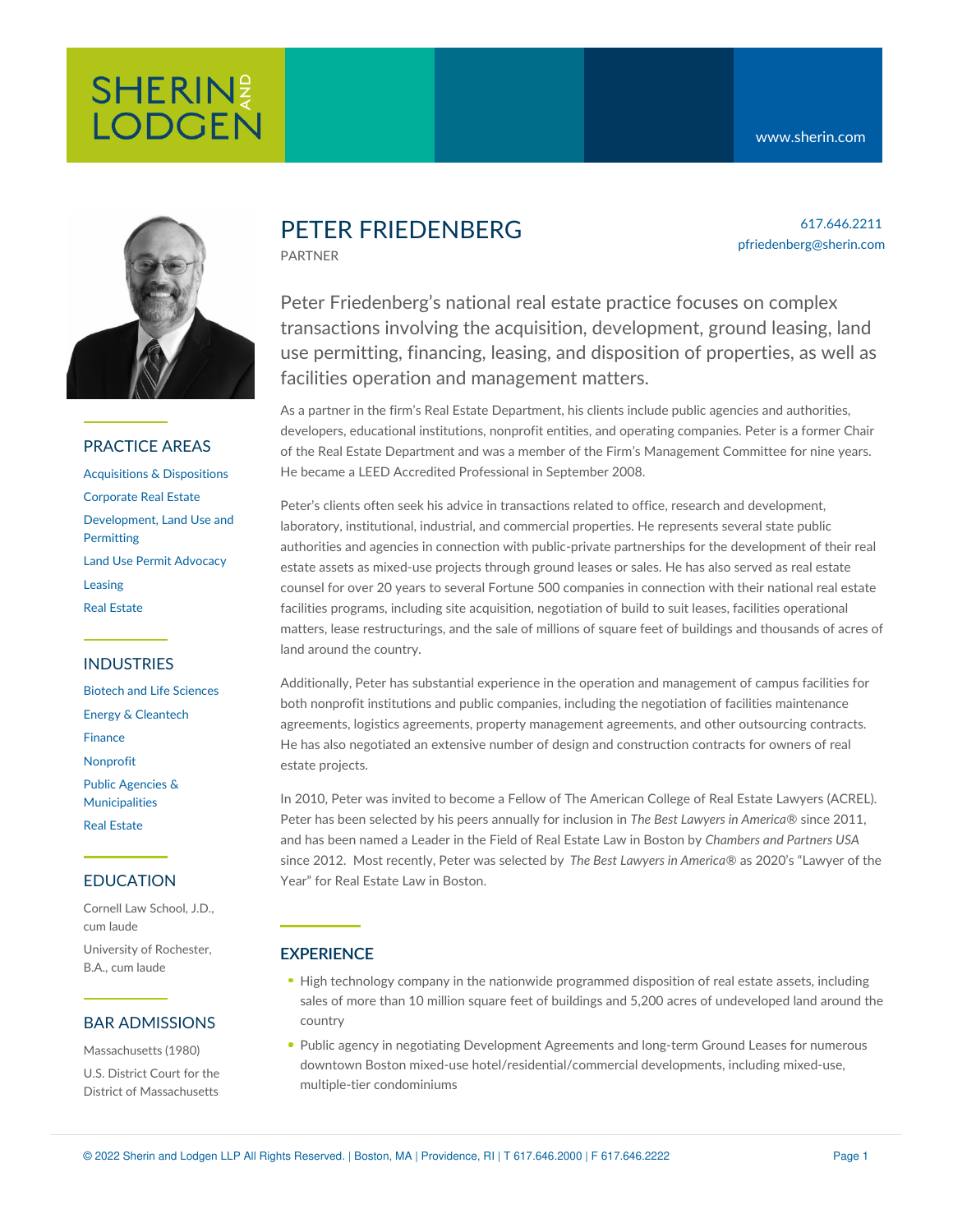# **SHERIN**<sup>2</sup> **LODGEN**

(1980) U.S. Supreme Court (2001)

- Public authority in negotiating long-term Ground Leases to series of private developers for construction of integrated mixed-use project including apartment building, hotel, retail space and underground parking garage in Boston's Seaport District
- High technology company in negotiating build to suit lease for 560,000 square foot multiple-building office complex in Texas, including option for additional development on adjacent parcel
- Public agencies in negotiating long-term lease of multi-modal transportation facility to private developer to promote improvements to facility, together with options for future leases of air rights above the facility for private transit-oriented development projects
- Local developer in leasing over 300,000 square feet of newly-constructed life sciences space and sale of fully-leased life sciences building
- Leading Boston cultural institution in negotiating all design, pre-construction services, construction, consultants', and related contracts in connection with \$500 million expansion and renovation project
- Public utility company in negotiating long-term restructuring of 850,000 sq. ft. headquarters lease in downtown office complex

### ACCOLADES

- Included in Massachusetts *Super Lawyers*
- Listed in *The Best Lawyers in America* ©
	- Lawyer of the Year, Real Estate Law, Boston (2020)
- Ranked by Chambers and Partners USA for Real Estate Massachusetts
- Martindale-Hubbell Peer Review Rated: A/V Preeminent<sup>®</sup>

### SPEAKING ENGAGEMENTS

- "[Lab/Life](https://www.sherin.com/firm-news/peter-friedenberg-serves-as-panelist-at-reba-webinar-on-leasing-lab-life-science-space/) Science Leasing," panelist, Real Estate Bar Association (REBA), July 23, 2021
- "Land Use [Permitting](https://bostonbar.org/membership/events/event-details?ID=37477) Process ," speaker, Boston Bar Association (BBA), June 9, 2021
- "Lease Drafting in [Massachusetts,](https://www.mcle.org/product/catalog/code/1960311B00)" co-author, Massachusetts Continuing Legal Education (MCLE), 4th Edition 2017, with 2020 Supplement
- "Commercial Real Estate Practice in [Massachusetts,](https://www.mcle.org/product/catalog/code/2210197B00) 1st Edition," co-author, Massachusetts Continuing Legal Education (MCLE), 2020
- "Key Issues in Ground Leases," panelist, American Association of Port Authorities: Port Administration and Legal Issues Seminar, April 2013
- "SJC Decision Roils [Commercial](http://sherin.com/?t=40&an=9168&format=xml) Lease Landscape," *The Real Reporter,* July 2011
- "Key Provisions of a Green Lease," *NAIOP Green Development News*, April 2009
- "Green leases progressing from an aspirational goal to the industry standard," *New England Real Estate Journal*, "Construction, Design & Engineering" supplement, December 2008
- "Public and Private Development of Public Land," chairman and contributing author, Massachusetts Continuing Legal Education, 2008
- "Drafting Commercial Real Estate Documents in Massachusetts," contributing author and seminar speaker, Massachusetts Continuing Legal Education (MCLE), 2004-2008